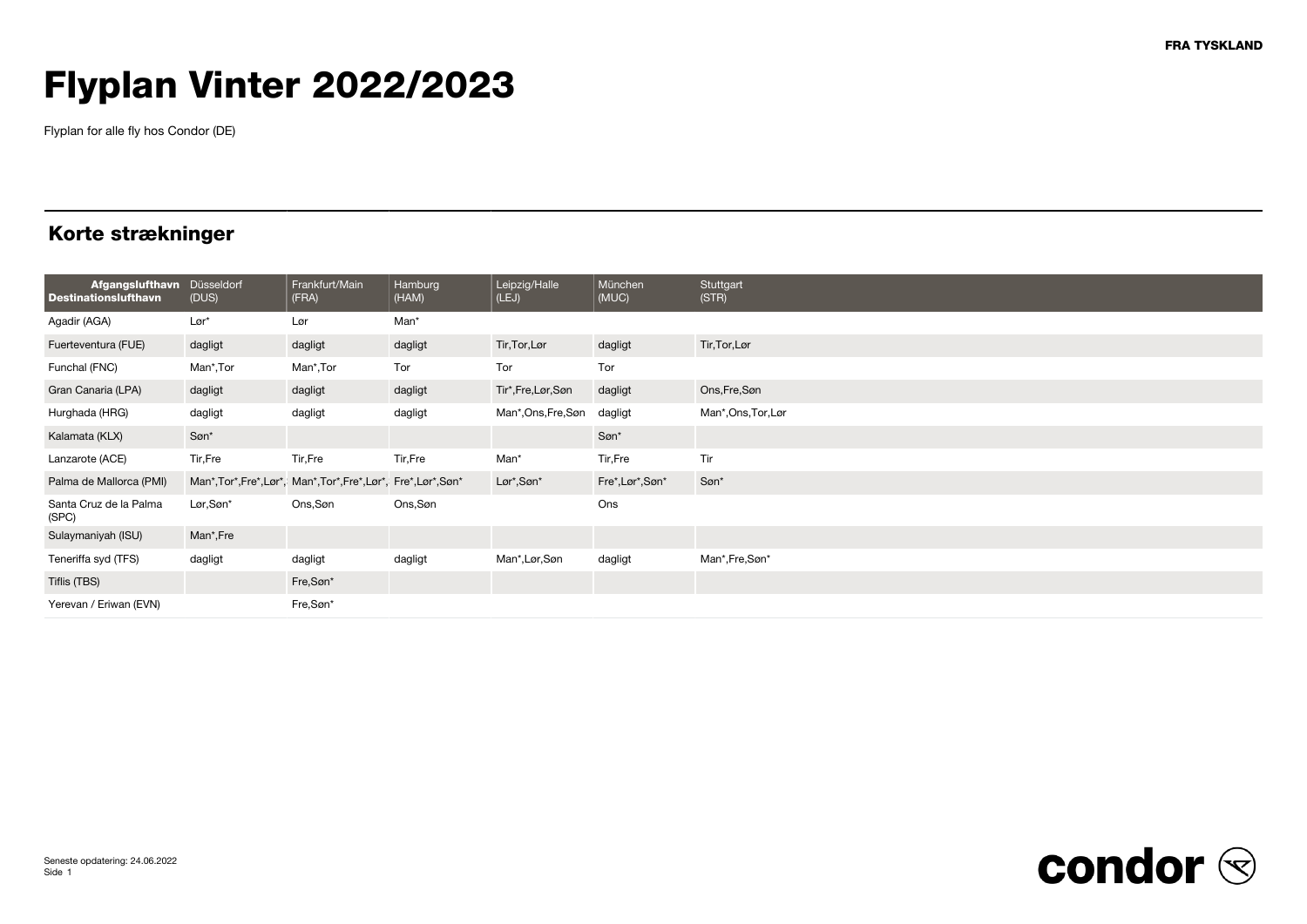# Flyplan Vinter 2022/2023

Flyplan for alle fly hos Condor (DE)

### Lange strækninger

| Afgangslufthavn Düsseldorf<br><b>Destinationslufthavn</b> | (DUS)          | Frankfurt/Main<br>(FRA) | München<br>(MUC) |
|-----------------------------------------------------------|----------------|-------------------------|------------------|
| Cancun (CUN) 13, 14                                       | Tir,Søn*       | dagligt                 |                  |
| Grenada (GND)                                             |                | Søn                     |                  |
| Havanna (HAV)                                             |                | Man, Tor                |                  |
| Holguin (HOG)                                             |                | Ons, Søn                |                  |
| Johannesburg (JNB)                                        |                | Man, Fre                |                  |
| Kapstadt (CPT)                                            |                | Tir, Tor, Lør           |                  |
| Los Angeles (LAX)                                         |                | Tor, Søn                |                  |
| Male (MLE)                                                |                | Man, Ons, Lør           |                  |
| Mauritius (MRU) <sup>4,5b</sup>                           |                | Tir,Ons*,Fre,Søn        |                  |
| Mombasa (MBA) 10                                          |                | Fre,Søn                 |                  |
| Montego Bay (MBJ)                                         |                | Ons, Søn                |                  |
| New York (NYC) JFK (JFK)                                  |                | Man, Tor, Fre, Lør      |                  |
| Puerto Plata (POP)                                        |                | Ons, Søn                |                  |
| Punta Cana (PUJ) 8b, 11a                                  | Man, Tor, Fre* | dagligt                 | Tor*, Lør*       |
| Sansibar (ZNZ) 10                                         |                | Fre,Søn                 |                  |
| Santo Domingo (SDQ) <sup>2a, 3b,</sup>                    |                | Ons, Søn                |                  |
| Seattle (SEA) <sup>1b</sup>                               |                | Man, Tor, Lør           |                  |
| Seychellerne (SEZ) 5a                                     |                | Fre                     |                  |
| Tobago (TAB) <sup>7</sup>                                 |                | Søn                     |                  |
| Toronto (YYZ)                                             |                | Ons, Søn                |                  |
| Varadero (VRA)                                            |                | Tir, Fre, Lør           |                  |